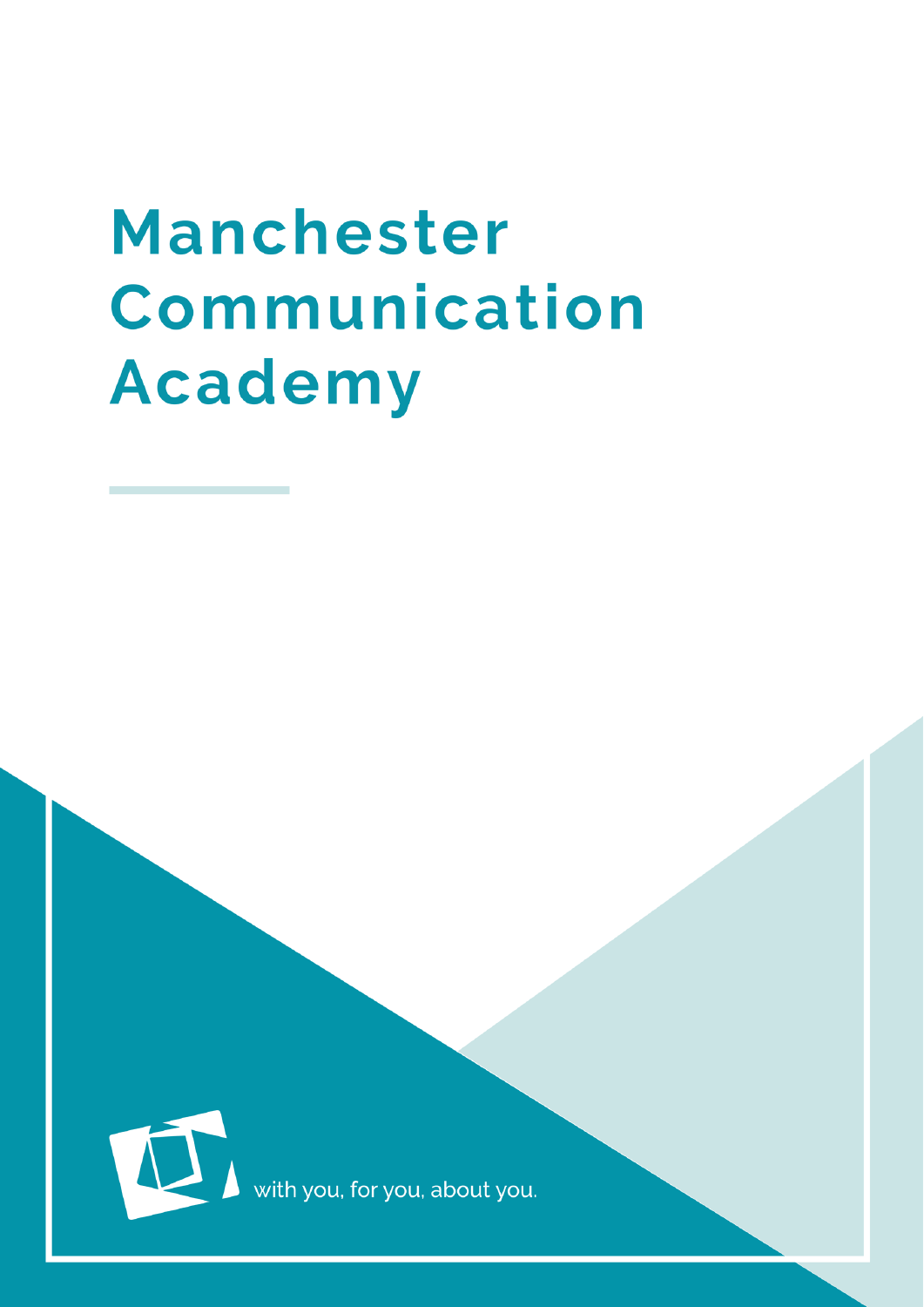# **Remote education provision: information for parents**

This information is intended to provide clarity and transparency to pupils and parents or carers about what to expect from remote education where national or local restrictions require entire cohorts (or bubbles) to remain at home.

For details of what to expect where individual pupils are self-isolating, please see the final section of this page.

In the event of a school closure, the school is committed to providing continuity of education to its students and will do so through a process of remote (online) learning.

### **What curriculum will my child be taught?**

Students will follow their usual timetable online, accessing lessons on Google Classroom at the times they would attend them in school. They will continue to access the school's intended curriculum remotely, covering the core skills and knowledge they would have access to if we were in school. Although the delivery may be adapted for the remote environment, students will still experience the full richness of their subjects.

# **What can my child expect from their remote learning?**

Students can expect to experience a blend of 'live' lessons taught through google meet and prerecorded or pre-prepared set tasks. Whether delivering live teaching or pre-prepared tasks, teachers will include the following elements that make up effective teaching and learning:

- Clear explanations of new content
- Modelling and guided practice
- Questioning and interaction

In addition to their timetabled lessons, students will continue to be set homework tasks that introduce new learning or reinforce previous learning. In years 7-9 these will take the form of offscreen tasks that will be introduced to students in progress time each week. For years 10 and 11, teachers will set homework appropriate to prepare them for their GCSEs.

Student also have access to Myon, an online reading platform that allows them to read a range of fiction and non-fiction texts. In years 7 and 8, students will be expected to read their Myon book during their weekly 'Accelerated Reader' English lesson, as well as in their own time, and to take reading quizzes when they have finished the book. Any queries related to Myon should be directed to Mr Maguinness, Director of English.

# **How will my child access remote learning, and what if my child doesn't have digital or online access at home?**

Our remote learning offer is delivered through google classrooms. Click [here](https://www.manchestercommunicationacademy.com/dlg) for more information and guidance how to access this platform. Access to this platforms is via a student's normal school login; if students have difficulty with logging in, they should contact the school's IT support.

We recognise that some pupils may not have suitable online access at home. If this is the case, parents/carers should contact the school to arrange the loaning of a laptop and/or internet dongle where necessary.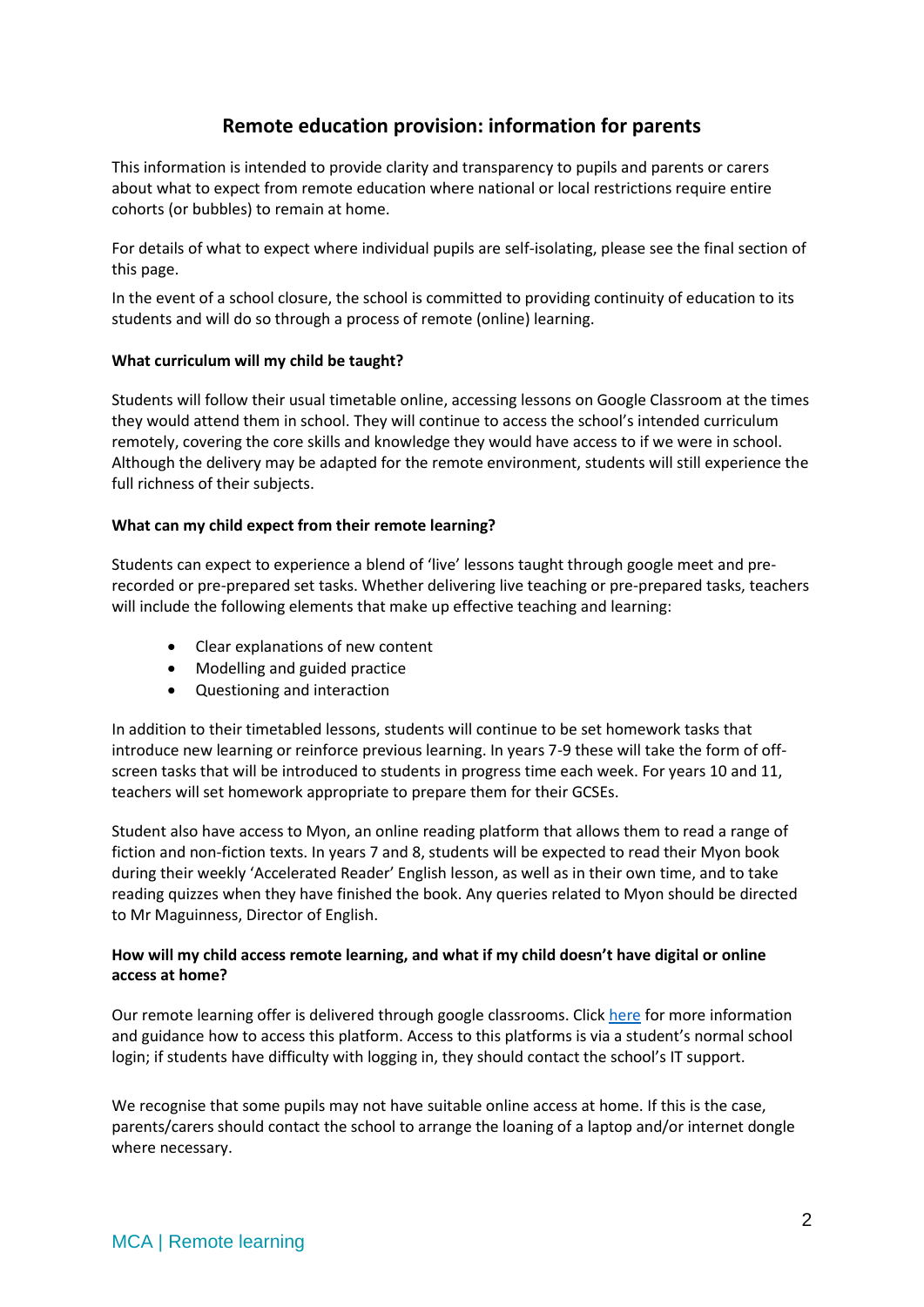# **How long can I expect work set by the school to take my child each day?**

Students should attend progress time first thing in the morning (15 minutes). They will then attend 4 x 80 minute lessons throughout the day (5 hours 20 minutes) and they will also have reading time (15 minutes). Homework will be set in addition to this, details are above.

# **How will my child's remote learning work be checked and assessed by the teacher?**

The tasks function on google allows students to submit work to the teacher before a task can be signed off. Students and teachers should keep accurate records of all work completed, submitted and assessed.

Given the nature of the tasks, the type of feedback teachers can provide may not have the same format as marking an exercise book. Teachers are encouraged to ensure, when they set assessed work, that it is designed in such a way that meaningful feedback may be provided.

Assessment of remote learning will happen every lesson, and may take a range of forms. For example:

- Discussions and questioning during the lesson
- Quizzes
- Tasks on google forms, docs or slides that enable to teacher to see and assess students' work
- Self or peer assessment against a pre-defined set of success criteria

### **How and when will my child receive feedback on the remote learning work they produce?**

Students will receive timely and frequent feedback that tells them how to make progress. This may be done in any of the following ways, as appropriate:

- Live individual feedback during the lesson as teachers access and comment on their google doc or google slides.
- Individual written feedback after a piece of work is submitted.
- Whole class feedback where the teacher demonstrates common strengths, areas for development and re-teaches misconceptions. This is an effective way of providing feedback, supported by findings from educational research
- Verbal feedback during the lesson.

They need to act on their feedback in a way that moves their learning forward. This may take the form of a re-draft or an attempt at a new task in response to feedback.

# **How will the school track whether my child is engaging in their learning, and what will happen if they aren't?**

Assuming that a student is healthy and well enough to work, students will be expected to participate as fully as possible in the remote learning process, attending relevant live sessions, completing independent work, and submitting assessed tasks promptly and to the best of their ability. Students will also be expected to read and respond to communication from the school (e.g. an email from a progress leader) on a regular basis.

In the event of an extended school closure, teachers will continue to deliver content in line with existing schemes of work once the school is reopened; if any student misses significant parts of the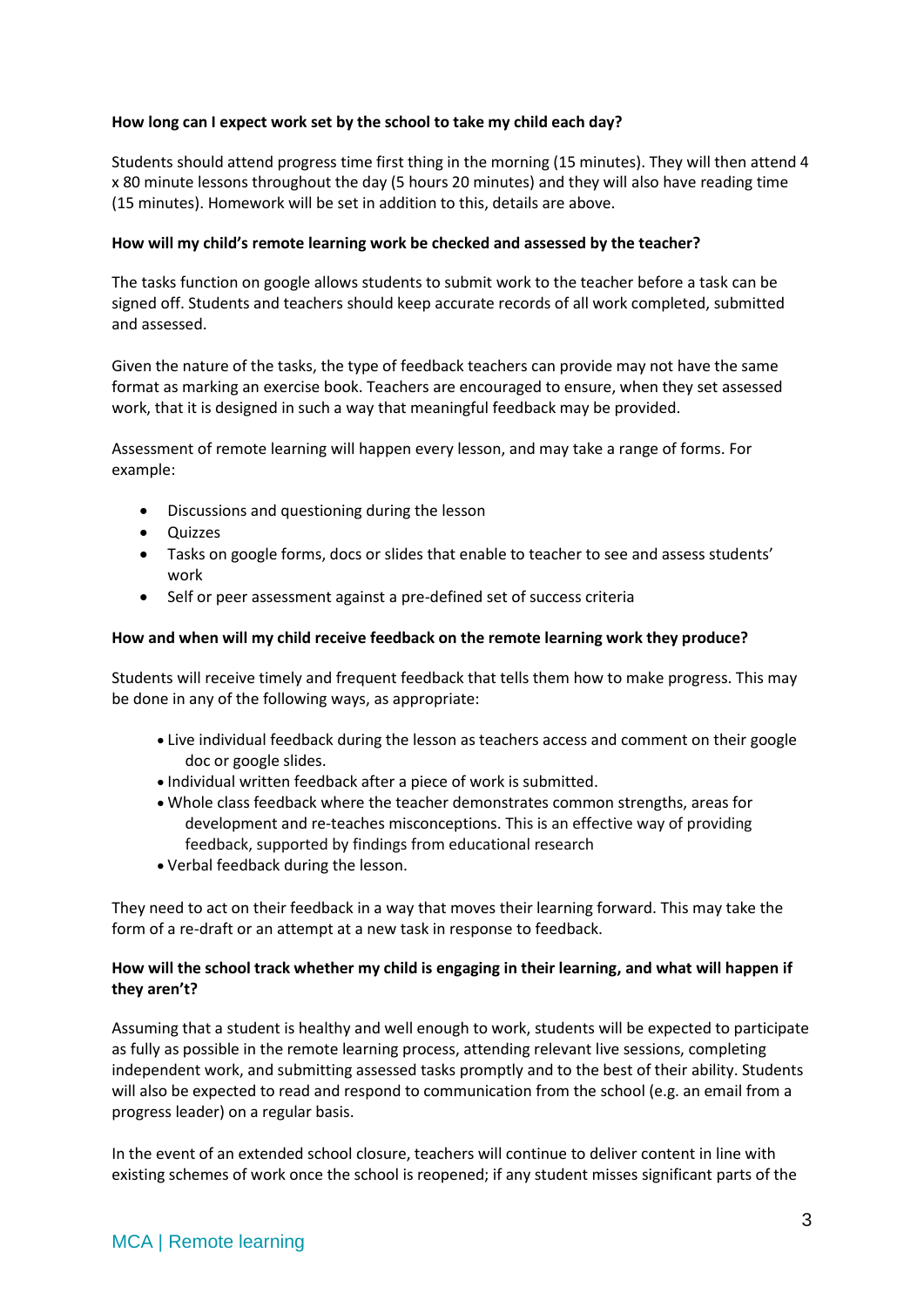content, they will be able to view material posted online and the school will give consideration to the practicalities of helping students to catch up once the school reopens.

Students should ensure that, in addition to completing the tasks promptly, they should complete any administrative tasks that allow the school to monitor their progress. If students or parents have any questions about the nature of specific tasks set, these should be directed towards the relevant subject area. If there are questions about a student's overall workload (e.g. a student feels they are overwhelmed or falling behind), these should be directed to the student's head of year. Teachers take an engagement register every day for every lesson. The engagement register aims to capture which students aren't engaging with remote learning. Attending the lesson in itself by logging in to Google Classrooms or Google Meets does not guarantee engagement. Engagement means active involvement in the lesson and the learning, which can take different forms in different lessons.

Teachers will clearly explain what students need to do to prove their engagement at the start of each lesson and throughout. Students must meet those expectations in order to receive their 'y' code on the register.

Progress Leaders will make daily phone calls home for students who are not engaging with their remote learning in order to establish what support needs to be put in place. In cases of persistent disengagement or lack of contact with home, referrals will be made to Heads of Year who will make further attempts to contact home and support students to engage.

The engagement register also tracks examples of excellent engagement and Progress Leaders will also be contacting home to congratulate those students who are displaying exceptional efforts.

Click [here](https://www.manchestercommunicationacademy.com/dlg) for guidance and advice on how to support your child with online learning.

#### **Support for pupils with SEND, EAL and other specific learning enhancement needs**

We recognise that some pupils, for example some pupils with special educational needs and disabilities (SEND), may not be able to access remote education without support from adults at home. We acknowledge the difficulties this may place on families, and we will work with parents and carers to support those pupils.

Teachers should ensure that work is differentiated as required for all learners when setting online tasks. Profiles are available for pupils with SEND and advice can be sought from the SEND team or EAL team. In addition, the SEND team and EAL team will maintain contact with pupils on their lists requiring regular support, by email or phone with parents/pupils and feed back to teachers using CPOMS if required. It may be agreed between parents/carers and the SEND/EAL team that pupils with SEND or EAL students attend school for additional support; such arrangements can be put in place as appropriate.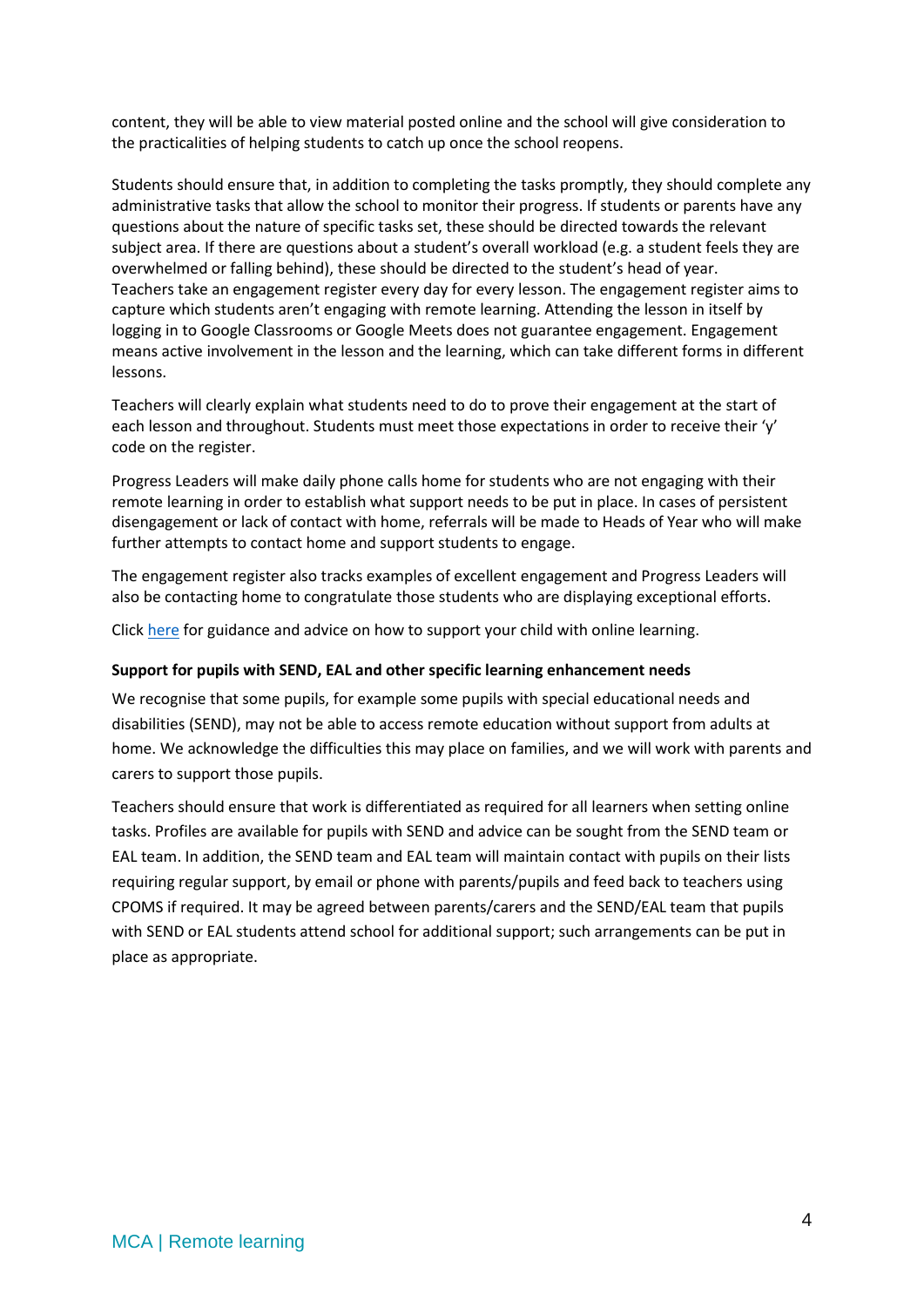# **Expectations of teachers (and subject areas)**

Teachers should ensure they have effective internet and a phone connectivity at home. If this is not available for any reason, teachers can request a school device. If there are IT related issues while remote working, teachers can contact the IT department.

The setting and assessment of remote learning tasks will take place in accordance with school and subject area policies. Under normal circumstances, subject areas take different approaches to the setting and assessment of students' work – for example, the frequency of substantive task set, and the regularity of written assessment provided – and subject area policies will be applied in the event of remote learning.

In order that we are providing a consistent approach, heads of faculty and subject leaders are responsible for overseeing the nature and frequency of tasks set and assessed within their subject areas.

Teachers are responsible for providing constructive feedback to their students in a timely manner. Subject leaders are responsible for overseeing the form and regularity of feedback, and will liaise with area leaders to ensure consistency.

In the event a teacher is unwell during a period of remote learning, it becomes the responsibility of the line manager to ensure work is set to her/his classes. Note that illness in these cases will treated as normal.

Subject areas are expected to:

- Plan and deliver 'live sessions' following the normal MCA timetable where appropriate.
- Respond to reasonable amounts of communication from students, parents and teachers
- Plan and set tasks for their students using the tasks functionality in google classroom.
- Be able to set and mark assessed work promptly, in line with school and subject area policies, returning it to students electronically (or after the period of remote working for written and project work)

Teachers should be available to contact parents if needed, by email or phone (when phoning from personal devices, dialling 141 before the number will ensure the teacher's own number is kept anonymous).

If parents ask for additional work beyond that set as part of the requirements above, subject areas should have a bank of general resources available in google, such as interactive websites and support activities, and point pupils and parents in that direction.

Unless there are extenuating circumstances, teachers will be expected to be contactable remotely by colleagues, students and parents. Teachers also should ensure their communication with students does not encourage unhelpful work habits. All communication should take place during usual office hours, with no expectation for colleagues to read or respond to emails after 4pm, although responses should be made to electronic messages within one working day in normal practice. For those who are on part-time contracts, communication is expected only on the days on which they would usually work.

Communication must always occur via official school channels, and not through personal accounts or other websites. Permitted methods are: